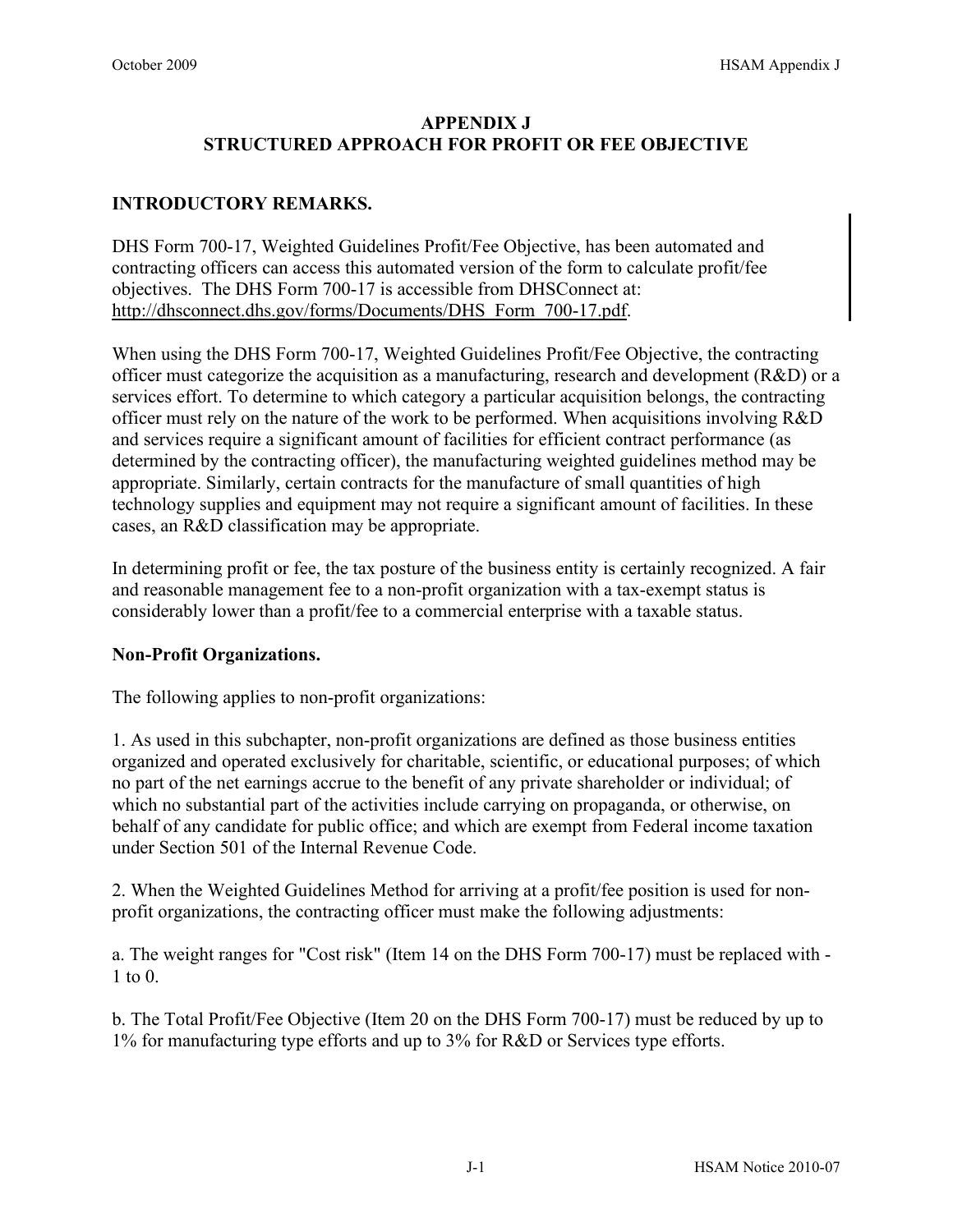### **Commercial Organizations***.*

For the purposes of this subchapter, DHS utilizes the description from FAR 31.103 to describe commercial organizations.

# **I. CONTRACTOR EFFORT.**

This factor takes into account what resources are necessary and what the contractor must do to meet the contract performance requirements. Evaluation of this factor and the assignment of weights on the DHS Form 700-17 requires analyzing the cost content of the proposed contract in the following areas:

## *A. Material acquisition (e.g., subcontracted items, purchased parts, and other material)***.**

1. Consider the managerial and technical efforts necessary for the prime contractor to administer subcontracts and select subcontractors, including efforts to break out subcontracts from sole sources through the introduction of competition.

2. Consider whether the contractor's purchasing program makes a substantial contribution to the performance of a contract through the use of subcontracting programs involving many sources; new complex components, systems, or subsystems; and close surveillance by the prime contractor.

#### *B. Direct labor (e.g., engineering, service, manufacturing, and other labor)***.**

1. Analysis of the various items of cost must include evaluation of the comparative quality and level of the engineering talents, manufacturing and service skills, and experience to be employed. In evaluating labor for the purpose of assigning profit weights, consideration must be given to the amount of notable scientific talent, unusual or scarce engineering talent needed, in contrast to journeyman engineering effort or supporting personnel. Higher weights are normally assigned to engineering, professional, or highly technical skill levels and lower weights to semiprofessional or other skill levels.

2. The variety of engineering, manufacturing and other types of labor skills required and the contractor's manpower resources for meeting these requirements must be considered.

3. For purposes of computing the prenegotiation profit/fee objective, exclude any amount from the pre-negotiation cost objective measurement base for the purchase cost of contractor-acquired property if i, ii, and iii below apply:

i. The property is categorized as equipment, as defined in FAR 45.101,

ii. The purchase cost the equipment is to be charged directly to the contract, and

iii. The equipment will be retained by the contractor as government property for use by the contractor in performing government contract(s).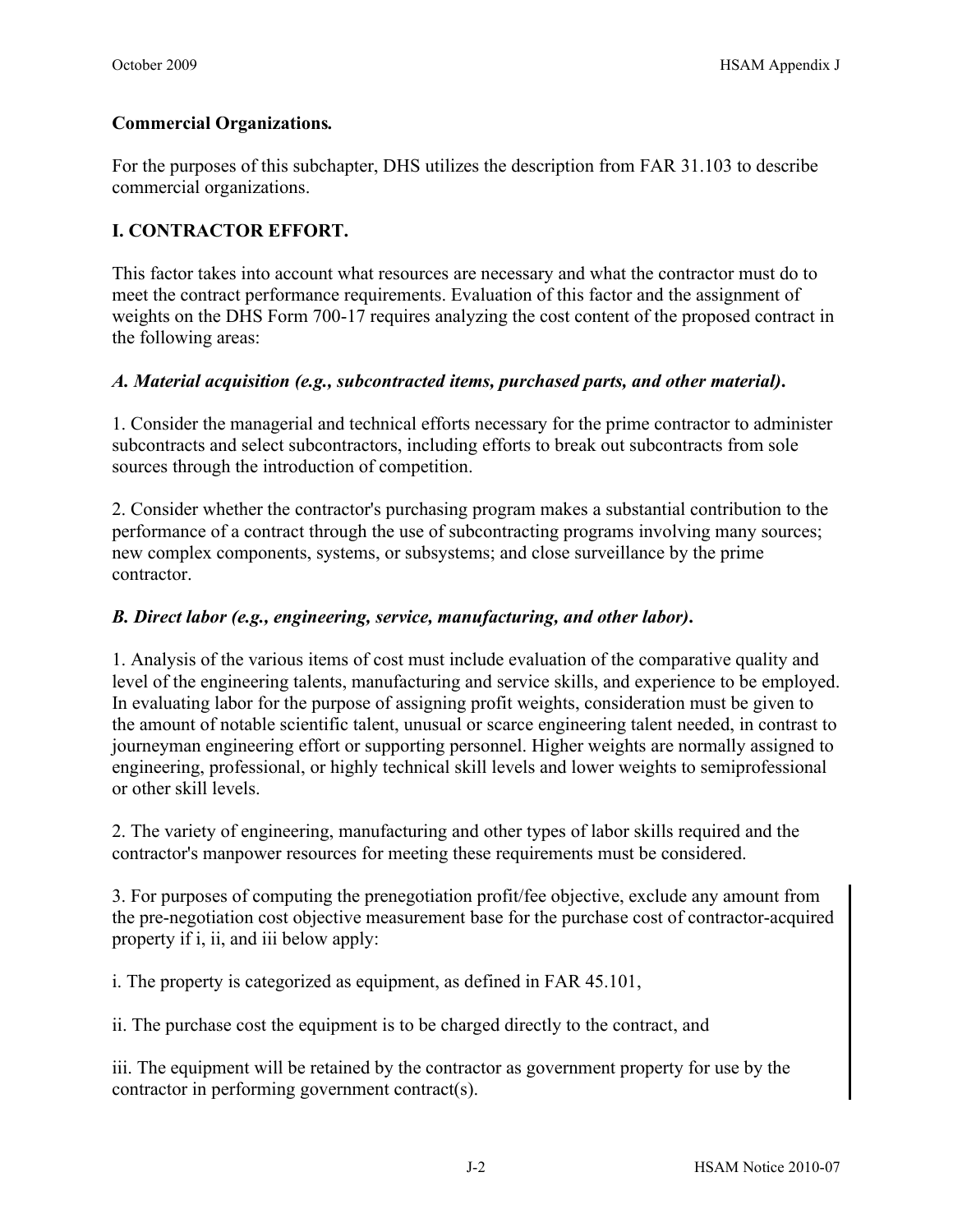### *C. Overhead and general management (general and administrative (G&A)*

When analyzing overhead and G&A, consider the makeup of these expenses and how much they contribute to contract performance. If the contractor proposes a single indirect cost rate, the contracting officer must breakout the composite rate or contact the auditor to determine what is in the overhead and G&A expense pools. This information will assist in determining the appropriate weights for overhead and G&A on the DHS Form 700-17.

### *D. Other costs***.**

Include all other direct costs associated with contractor performance under this item. This includes airfare, lodging, computer support, etc. The assignment of a weight on the DHS Form 700-17 for this factor must be based on the nature of these costs and how much they contribute to contract performance.

## **II. CONTRACTOR RISK.**

The degree of cost risk assumed by the contractor should influence the amount of profit/fee anticipated. Consider the following when determining a weight for cost risk:

#### *A. Contract type.*

The degree of cost risk is related to the selection of contract type. For example, if a portion of the risk has been shifted to the Government through cost-reimbursement, or other risk reducing measures, the weight assigned to this factor should be less than acquisitions where the contractor assumes most or all of the risk. This is particularly evident when using time-and-material and labor-hour contracts priced on a time and material basis. These contract types must be considered to be cost-plus-fixed-fee contracts for the purpose of establishing a profit weight in the evaluation of the contractor's assumption of cost risk.

#### *B. Subcontracting program***.**

The contractor's subcontracting program may have a significant impact on the contractor's acceptance of risk under a particular contract type. Analysis is necessary to determine if real cost risk has been transferred to a subcontractor. If this is the case, the contract cost risk weight assigned may be below the range that would normally be assigned.

#### *C. Definitization***.**

For procurement actions that involve definitization of a letter contract, unpriced change orders, etc., where partial performance has occurred, evaluate the effect on total contract cost risk. If it is determined that the total amount of cost risk has been effectively reduced as a result of the partial performance, a lower weight may be appropriate. In addition, evaluate the type of work performed (e.g., complexity) and the type of work remaining to ensure an equitable weight assignment.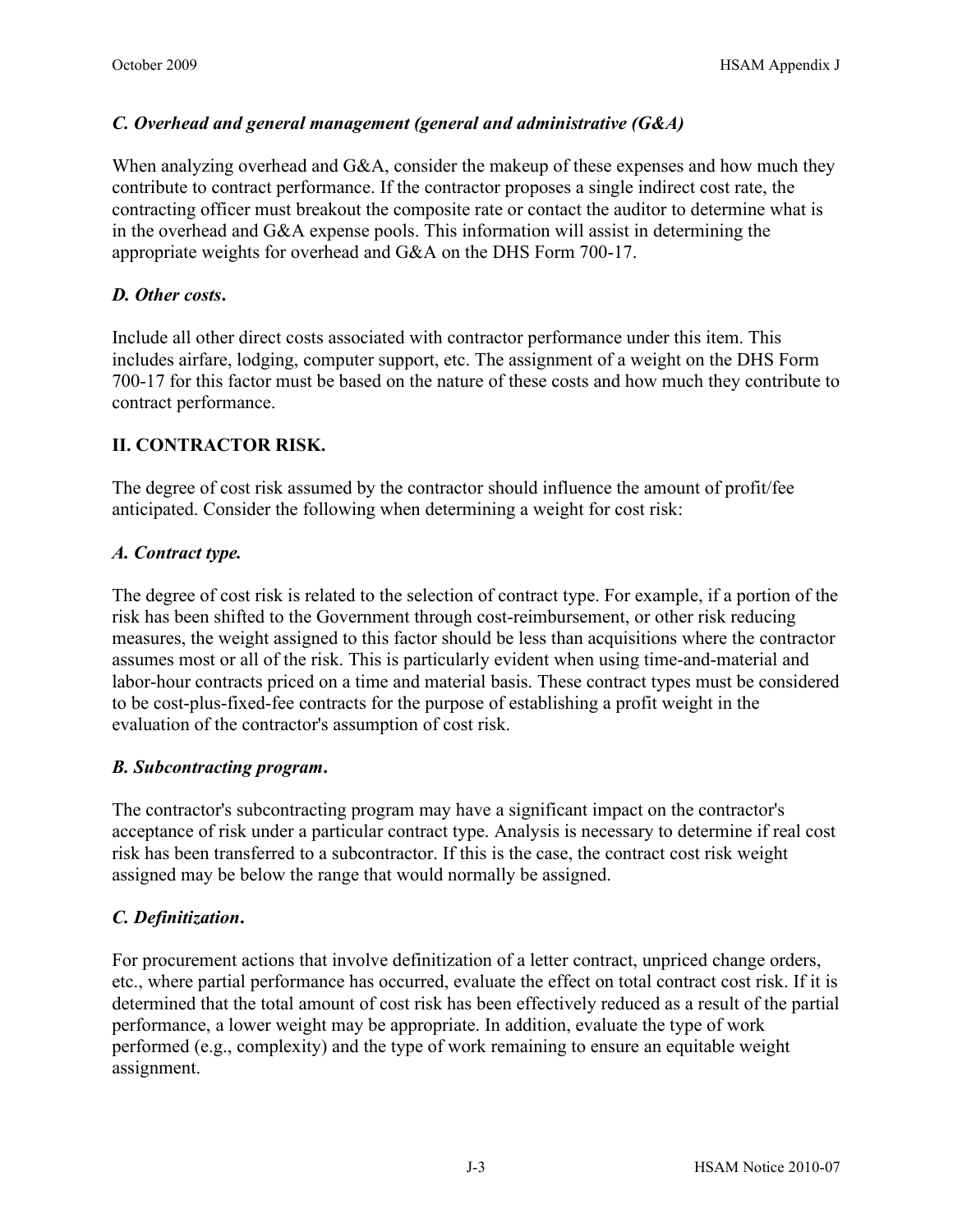## **III. FACILITIES INVESTMENT.**

DHS Form 700-18, Contract Facilities Capital and Cost of Money or a form substantially similar if authorized according to Component procedures, is used to determine the capital employed and cost of money amounts to be entered on the DHS Form 700-17, Weighted Guidelines.

#### *A. Utilization***.**

To evaluate how facilities contribute to the profit objective requires knowledge of the level of facilities utilization needed for contract performance, the source and financing of the required facilities, and the overall cost effectiveness of the facilities offered. Contractors furnishing their own facilities that significantly contribute (as determined by the contracting officer) to lower total contract costs generally receive additional profit/fee. Conversely, contractors that rely on the Government to provide or finance needed facilities normally receive a correspondingly lower profit/fee. The following factors should also be considered:

1. The productivity improvements resulting from the facilities capital investment including the economic value of the facilities capital (e.g., physical age, undepreciated value, idleness, and expected contribution to future Government needs).

2. The degree to which the capital investment has direct, identifiable, and exceptional benefits to the Government, such as: new investments in state-of-the-art technology which reduce acquisition cost or yield other tangible benefits such as improved product quality or accelerated deliveries, or investment in new equipment for R&D applications.

#### *B. New Investment***.**

To assist in evaluating *new* investment, the contracting officer should request the contractor to submit reasonable evidence that the new facilities investment will result in benefits to the Government.

#### **IV. SPECIAL FACTORS.**

#### *A. Productivity***.**

The purpose of this factor is to recognize a prospective contractor's investment in modern costreducing facilities and other improvements in efficiency. This factor is applied when the acquisition is a follow-on manufacturing effort, actual cost data are available to establish a baseline, and changes in item configuration are not large enough to invalidate price comparability. The dollar amount inserted under the measurement base on the DHS Form 700-17 is based on the estimated cost reduction that can be attributed to productivity gains.

#### *B. Independent development***.**

The purpose of this factor is to recognize independent research and development on the part of the prospective contractor pertaining to the end item being procured. To determine the